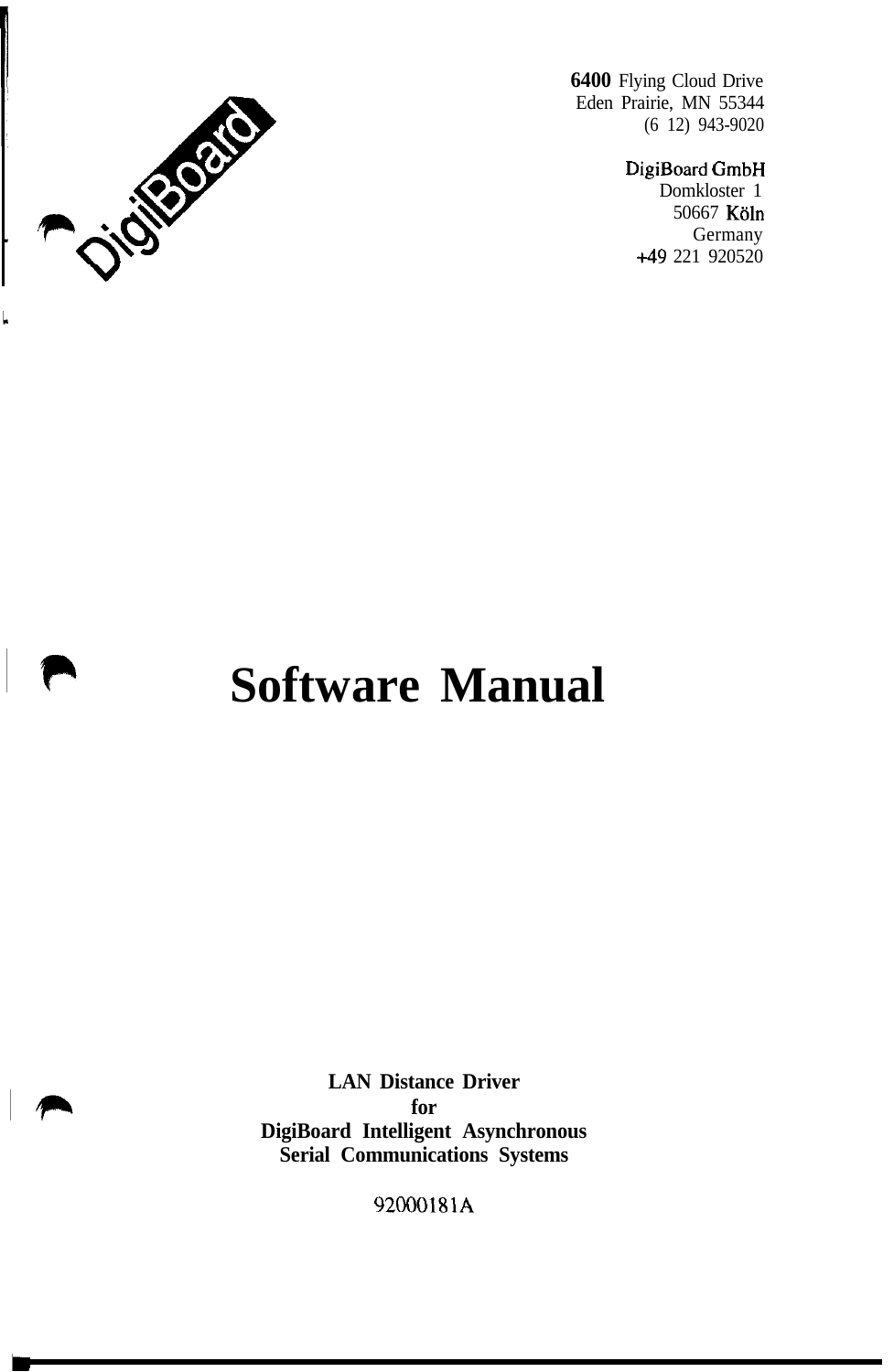**DigiBoard@** is a registered trademark of Digi International Inc. **DigiWAREm, CIXTM, C/CON-16m, Xemm, PC/XemTM, EISA/XemTM, MC/Xemw, PORTS/16emTM, PORTSk?em~, PORTS/8empTM, PUSem, PU4e TM, PC/2eTM, MC/Sew, MC14eTM, MC/2e<sup>™</sup>, PC/16i™, PC/8i™, MC/8i™** and MC/4i™ are trademarks of Digi International Inc. All other brand and product names are the trademarks of their respective holders.

#### 0 Digi International Inc. 1994 All Rights Reserved

A

Information in this document is subject to change without notice and does not represent a commitment on the part of DigiBoard.

DigiBoard provides this document "as is", without warranty of any kind, either expressed or implied, including, but not limited to, the particular purpose. DigiBoard may make improvements and/or changes in this manual or in the product(s) and/or the program(s) described in this manual at any time.

This product could include technical inaccuracies or typographical errors. Changes are periodically made to the information herein; these changes may be incorporated in new editions of the publication.

| Digi International Inc., | DigiBoard GmbH                |  |  |  |
|--------------------------|-------------------------------|--|--|--|
| d. b. a. DigiBoard       | Domkloster 1                  |  |  |  |
| 6400 Flying Cloud Drive  | 50667 Köln                    |  |  |  |
| Eden Prairie, MN 55344   | Germany                       |  |  |  |
| Phone (612) 943-9020     | Phone +49 221 920520          |  |  |  |
| FAX (612) 943-5398       | $FAX$ +49 221 9205210         |  |  |  |
| BBS (612) 943-0812       | +49 221 9205211<br><b>BBS</b> |  |  |  |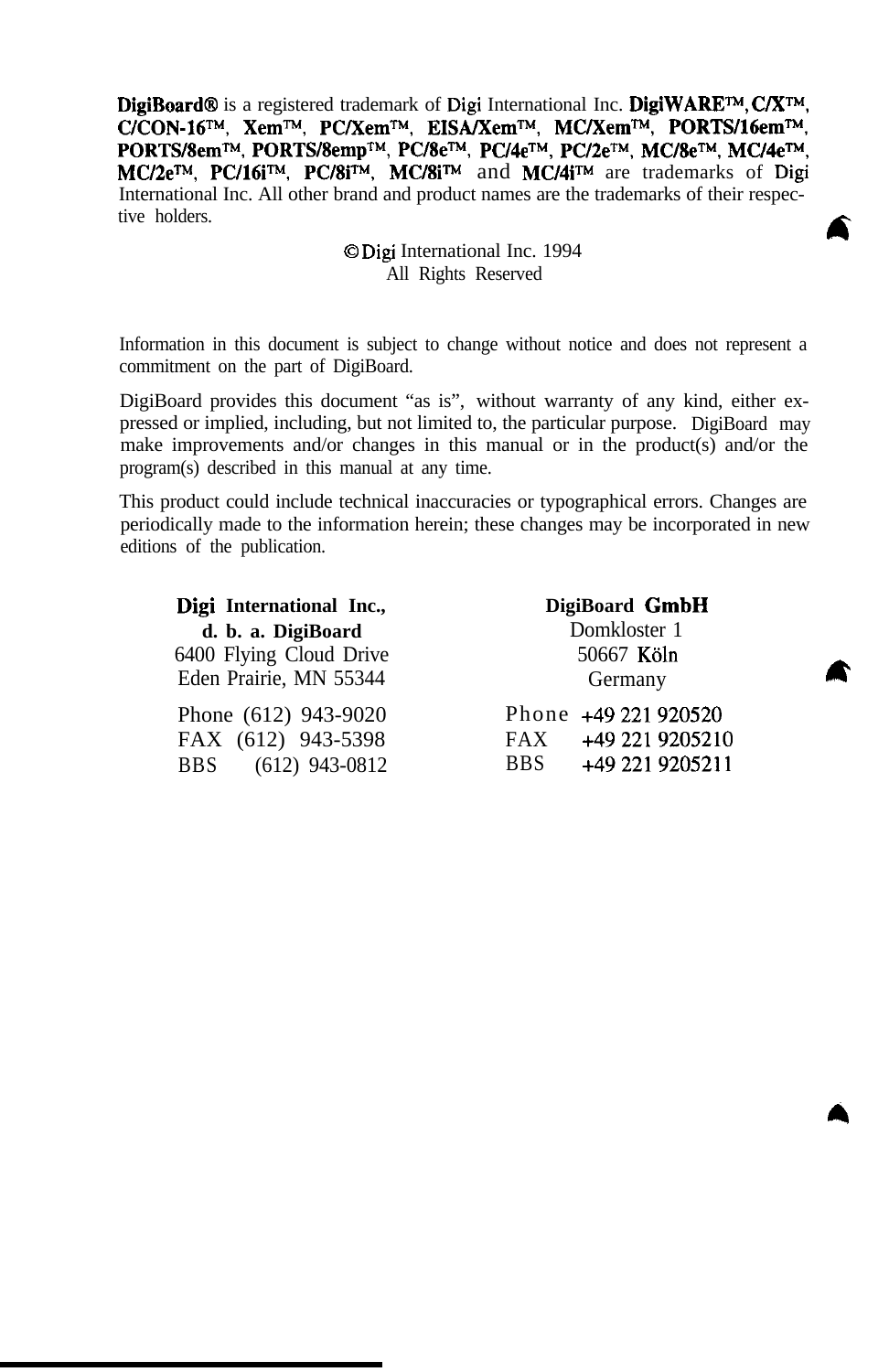# **Table of Contents**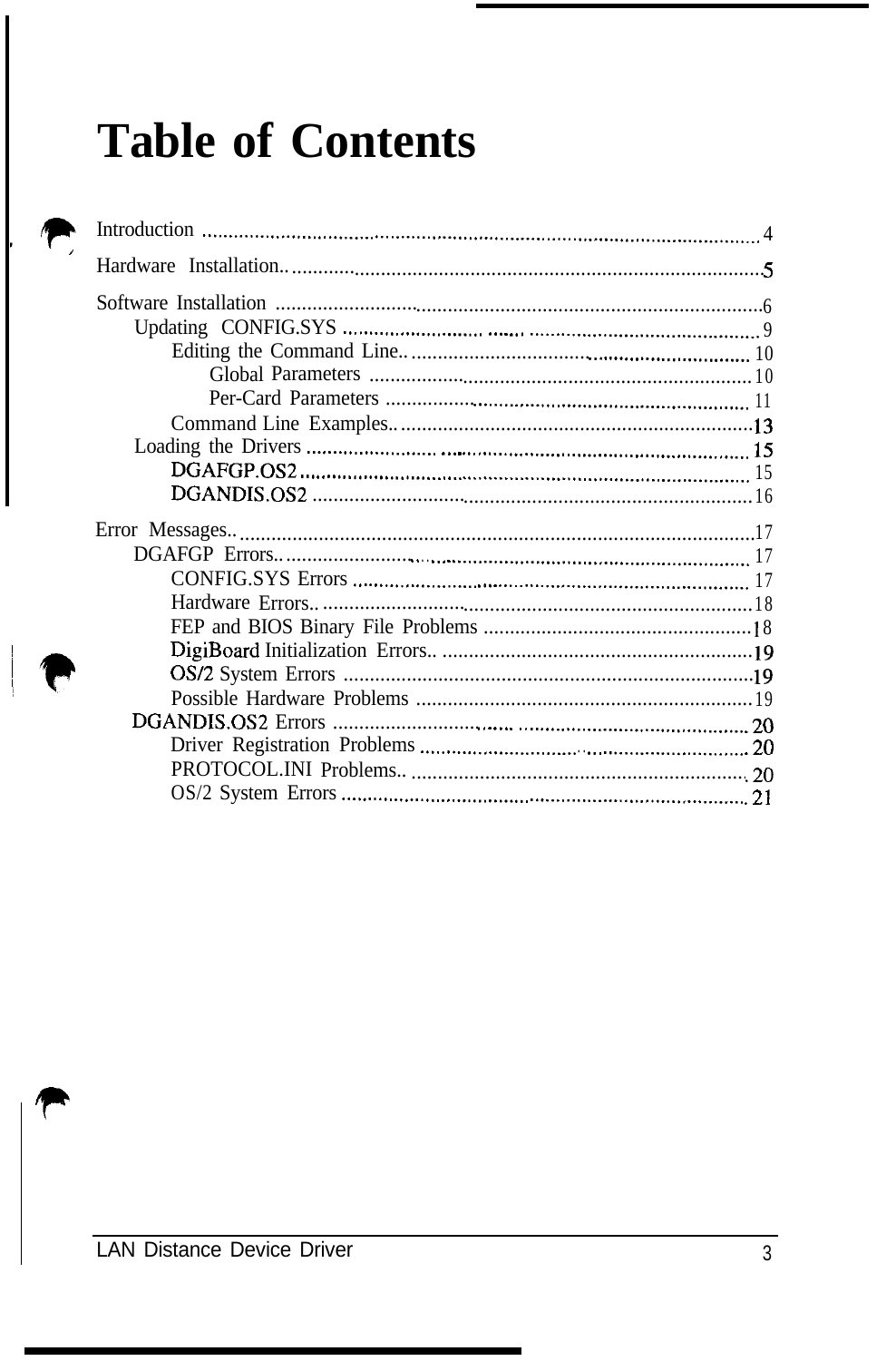# **Introduction**

The DigiWARE LAN Distance device driver facilitates operation of DigiBoar intelligent serial communications products in LAN Distance servers and remol workstations.

The device driver supports DigiBoard PC/Xe, PC/Xi, MC/Xe and MC/ boards, plus C/X and Xem systems in ISA, EISA and Micro Channel computer:



Software changes more rapidly than printed documentation can keep up.

Check the release notes (on the DigiWARE diskette) for updated information not available at the time this manual was printed.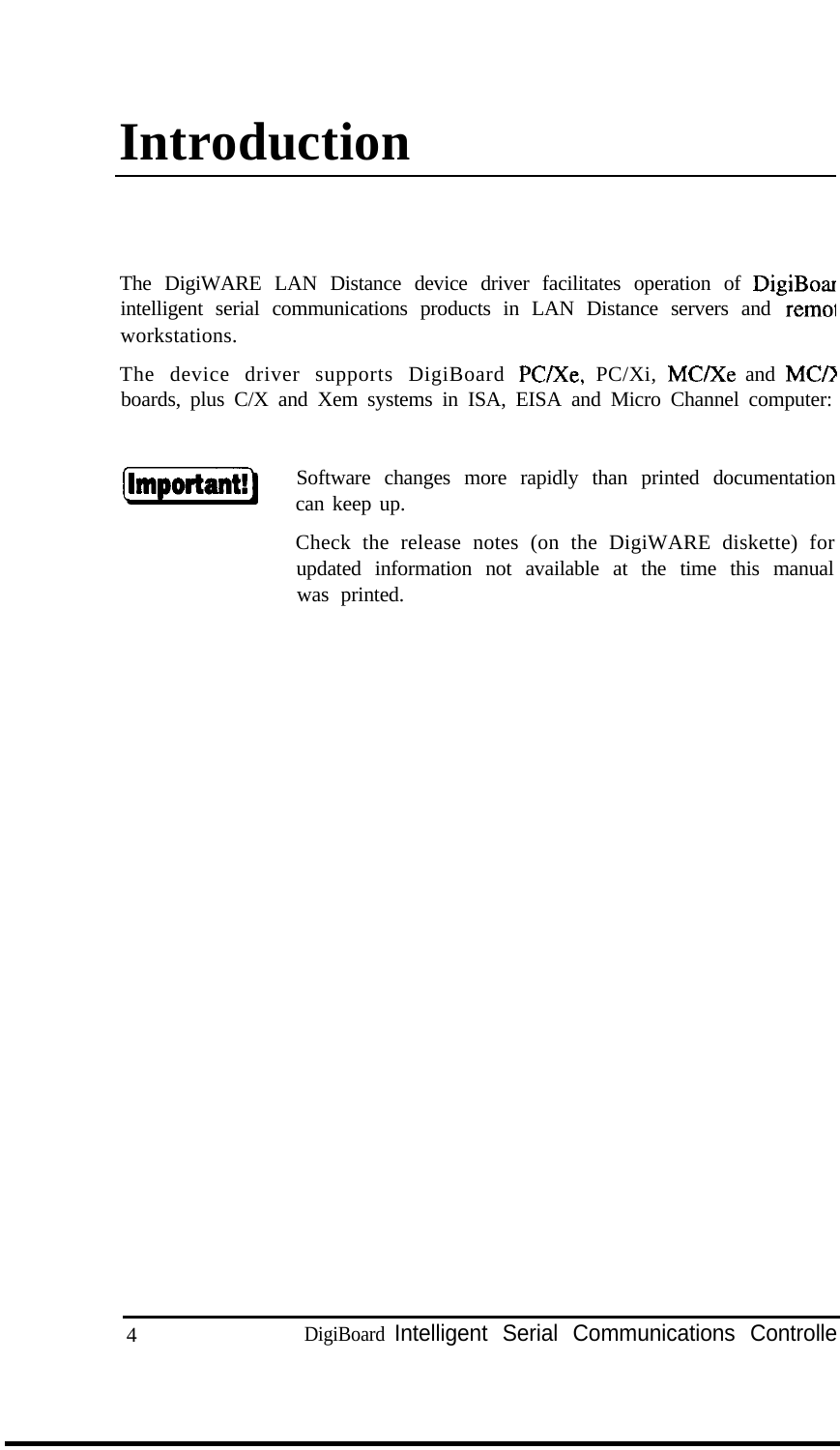# **Hardware Installation**

Install the DigiBoard hardware according to the instructions in the *Installation Guide* for your board.

Choose a memory address and I/O port that does not conflict with other devices in your system. ISA and Micro Channel boards may be addressed up to the 16 megabyte boundary if your system does not have more than 12 megabytes of RAM installed (some memory cache controllers cause problems with boards installed above the 1 megabyte boundary-see "Memory Conflicts" in the *Installation Guide* for your board). On EISA machines, you may select memory addresses through the fourth gigabyte range.

Micro Channel users should beware of configuring I/O ports in the lOOh-1Ofh range; the IBM configuration program will let you do this, but these addresses may be in conflict with the POS I/O space.

All boards may have their IRQ (Interrupt Request) disabled; the LAN Distance device driver does not use IRQs.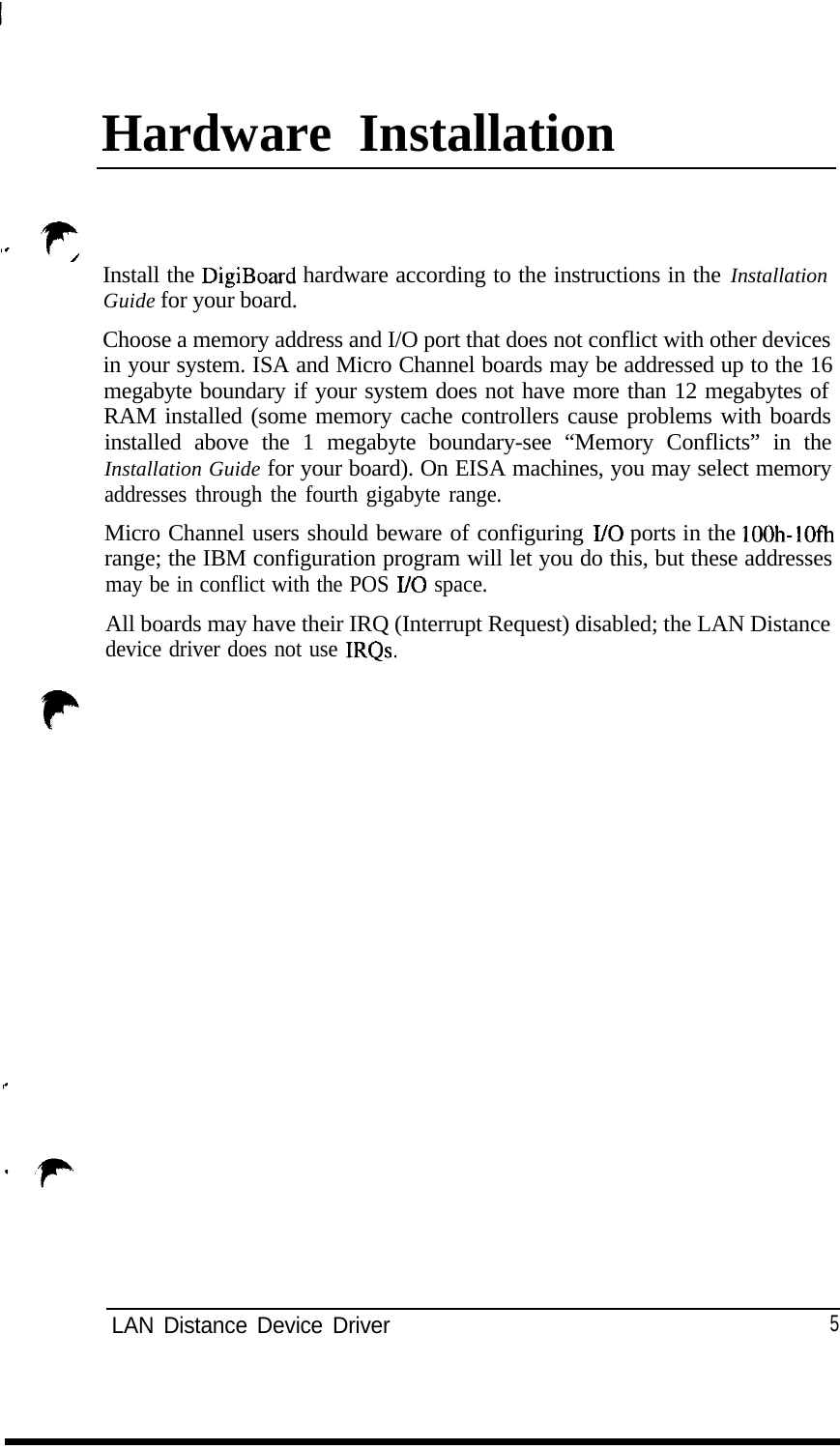# **Software Installation**

Begin the installation procedure by running the installation program on the DigiWARE diskette.

- **1.** Insert the diskette into a floppy drive on your system and make that drive the current drive.
- 2. Enter the following command:

INSTALL *LAN\_Distance\_Drive [CONFIG.SYS\_Drive]*

where *LAN-Distance-Drive* is the drive on which LAN Distance is installed, and *CONFIG.SYS\_Drive* is the drive containing **CONFIG. SYS,** if different from the LAN Distance drive.

EXAMPLE: If LAN Distance and **CONFIG. SYS are** both on your C: drive, the command will be:

**c**

**INSTALL C:**

Several files will be copied to your **\IBMCOM\MACS** directory. These are: **DGAFGP.OS2,DGPOLLER.EXE** and\*. **BIN**

Next, **INSTALL.CMD** will add several lines to **CONFIG. SYS.** Note that most of the lines are "commented out" ("rem . .."). Later in the installation you will uncomment and edit the line that most closely corresponds to your board.

3. Finally, **INSTALL. CMD** will run LAPS to install the DigiBoard MAC driver so that the DigiBoard ports become available to LAN Distance. When LAPS is run, you will see a screen with the following options:

**Install Configure Remove Exit Help**

Click on the **"Install"** button. You will see a box titled **"Install Additional Network Drivers",** and a dialog box requesting the source drive. Enter the drive letter for the diskette drive containing the DigiWARE diskette.

More files will be transferred and you will eventually be notified that the installation is complete and that LAPS has successfully installed the "DigiBoard Communication Ports".

- 4. Click on "OK". You will be returned to the main LAPS screen.
- 5. Click on **"Exit". You** will see a dialog box titled **"CONFIGSYS Updates".** Click on **"Exit"** again to exit the LAPS program.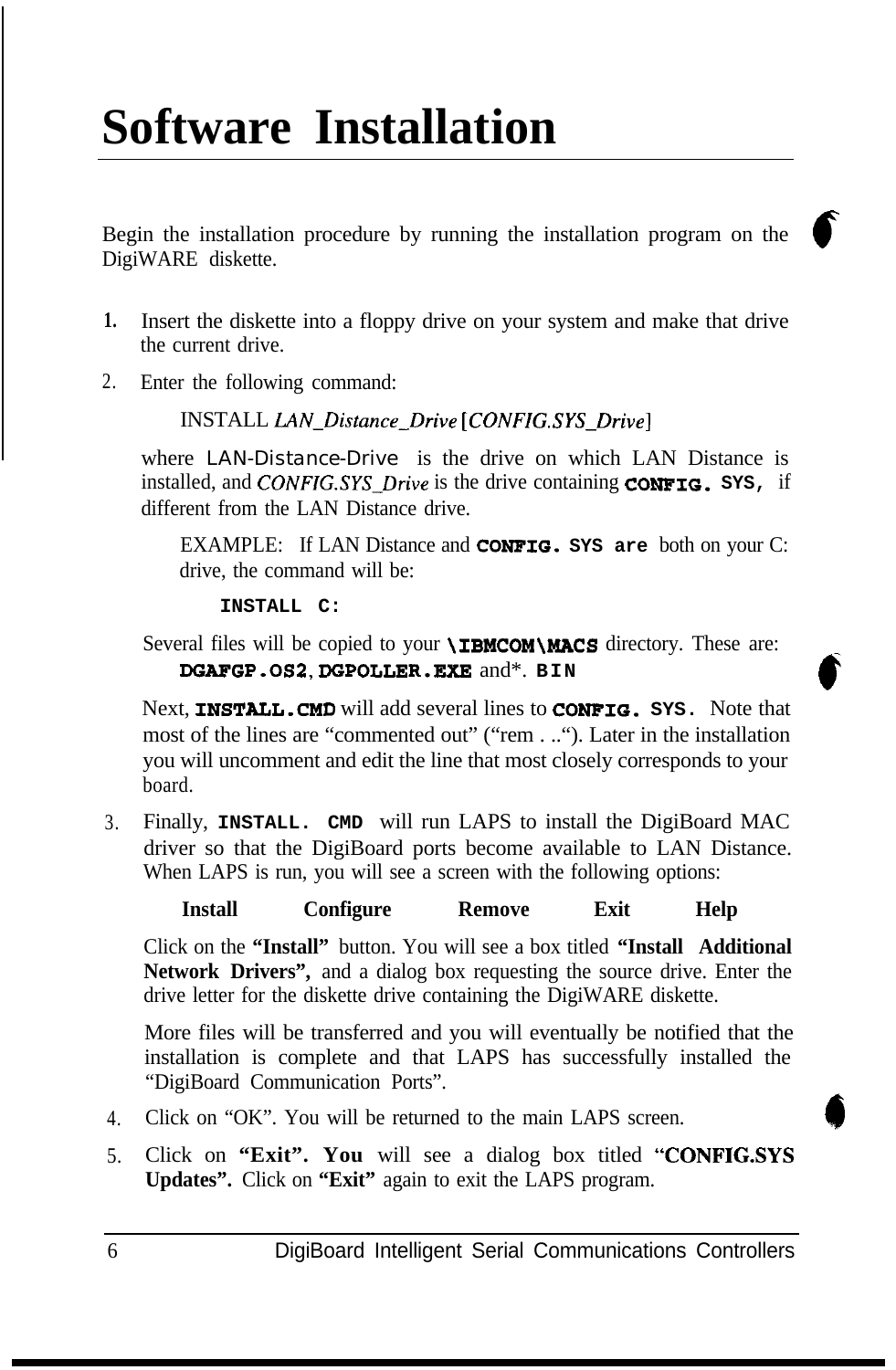Now it is necessary to configure LAN Distance for the DigiBoard ports you wish to use. The configuration process is virtually the same for a server or a remote workstation.

- 6. Start LAN Distance.
- 7. From the **"LAN Distance - Workstations"** box: Select **"Selected"** from the menu bar; Select **"Open As ->";** Select **"Settings".**
- 8. From the **"MyWorkstation Settings"** box: Select the **"Ports"** tab; Press the **"Add"** button;
	- Highlight **"OEM DigiBoard Communication Ports".**

If this option is not shown, you have not correctly installed the DigiBoard driver using LAPS (Steps 3-5, above). Go to an OS/2 command prompt and run **\ibmcom\laps**, or click on the OS/2 System icon and run LAPS from the System Setup folder to install LAPS support for the DigiBoard product from the DigiWARE diskette. Push the "OK" button.

9. From the **"DigiBoard Communications Ports - Settings"** box: Press the **"LAPS'** button.

You should now be in the Configure Workstation box in the LAN Adapter and Protocol Support Settings window.

- **10.** Scroll down the **"Network Adapters"** list and highlight the **"DigiBoard Communications Ports"** selection.
- 11. Press the Add button. Verify that the "DigiBoard Communication **Ports..."** entry has been added and highlighted in the **"Current Configuration"** window.
- **12.** Press the **"Edit"** button. Enter a new port name if the default name **DIG11** is not to your liking. If there is an error with the name you choose, LAPS will warn you. Be sure to use different names if adding more than one port. Press the "OK" button when you are finished.

Repeat Steps 10-12 for each DigiBoard port you wish to add.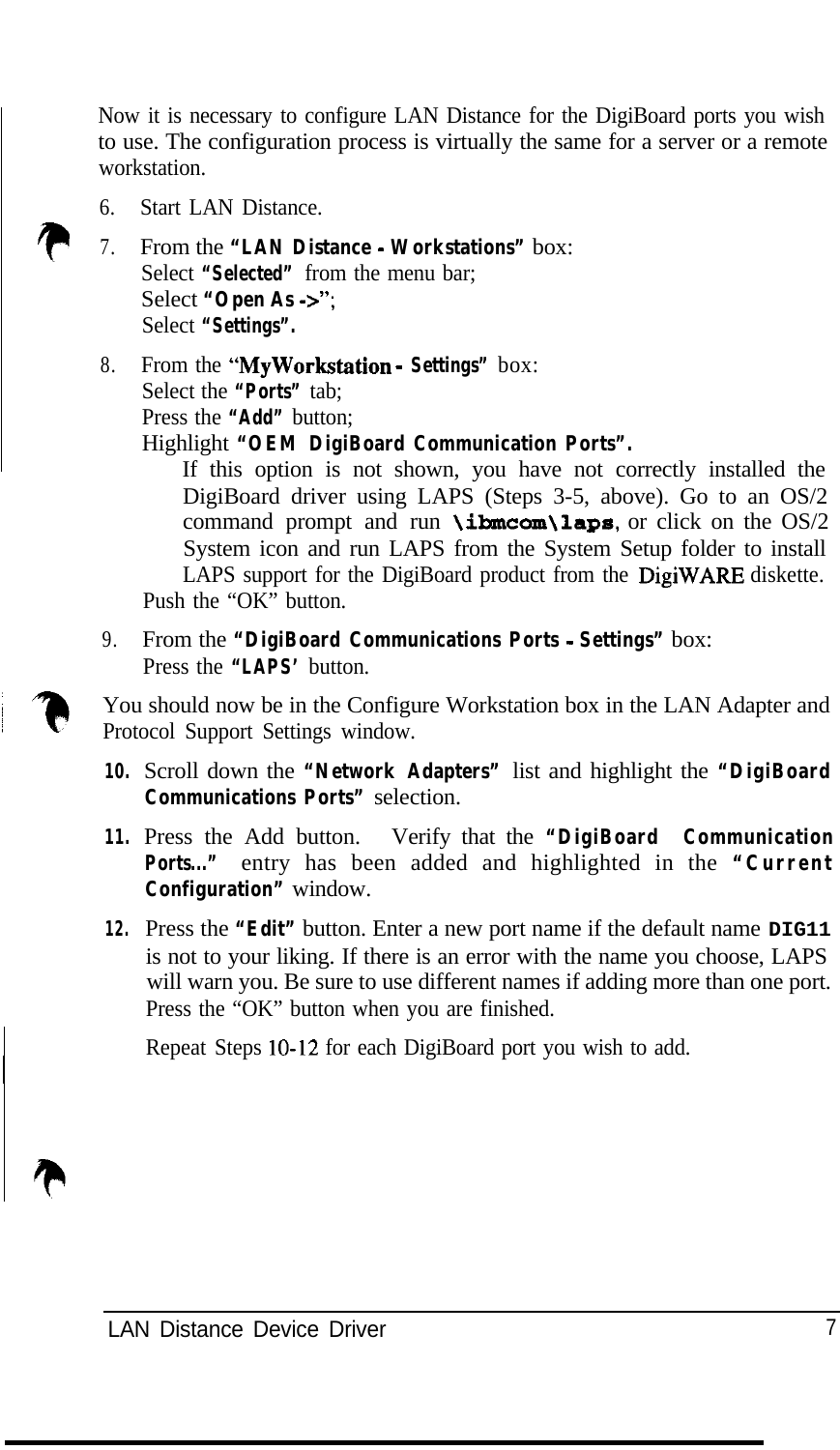**13.** Press "OK" to exit LAPS.

NOTE: If you are configuring a LAN Distance server, you may get an error message upon attempting to exit LAPS. The message will say something like:

"All LAN Adapter and Protocol Support combinations in the Current Configuration must contain at least one protocol driver".

Click on OK. The problem most likely lies with the entry that looks like this:

LAN Distance Logical Adapter . . . . [BRIDGEFH] . . . . 1 - [SR\_BRIDGE]

Highlight these lines one at a time, beginning with the last, and click on **"Remove".** These are entries in the **\IBMCOM\PROTOCOL**. IN1 file that are inserted by LAN Distance, but apparently not liked by LAPS. Removing them will cause no harm because LAN Distance will reinsert them before you exit. Now click on "OK" to exit LAPS.

**14.** You should now be back in the "DigiBoard Communications Ports - Settings" box. Double click on the box's upper left-hand corner to close it.

You should now be back in the "MyWorkStation - Settings" box, and should see the "DigiBoard Communications Ports" entry in the **"Configured Ports"** window. If this is the case, you have successfully added your DigiBoard ports.

You are now ready to customize the LAN Distance configuration for your individual needs. This will include assigning modems to each port you added, as well as setting up **"Dial"** and **"Answer"** parameters and making "Phone **Book"** entries using the **"MyWorkstation - Setting"** tabs. Refer to your LAN Distance documentation for information on these topics.

**15.** Now shut down LAN Distance to save the settings just made.

f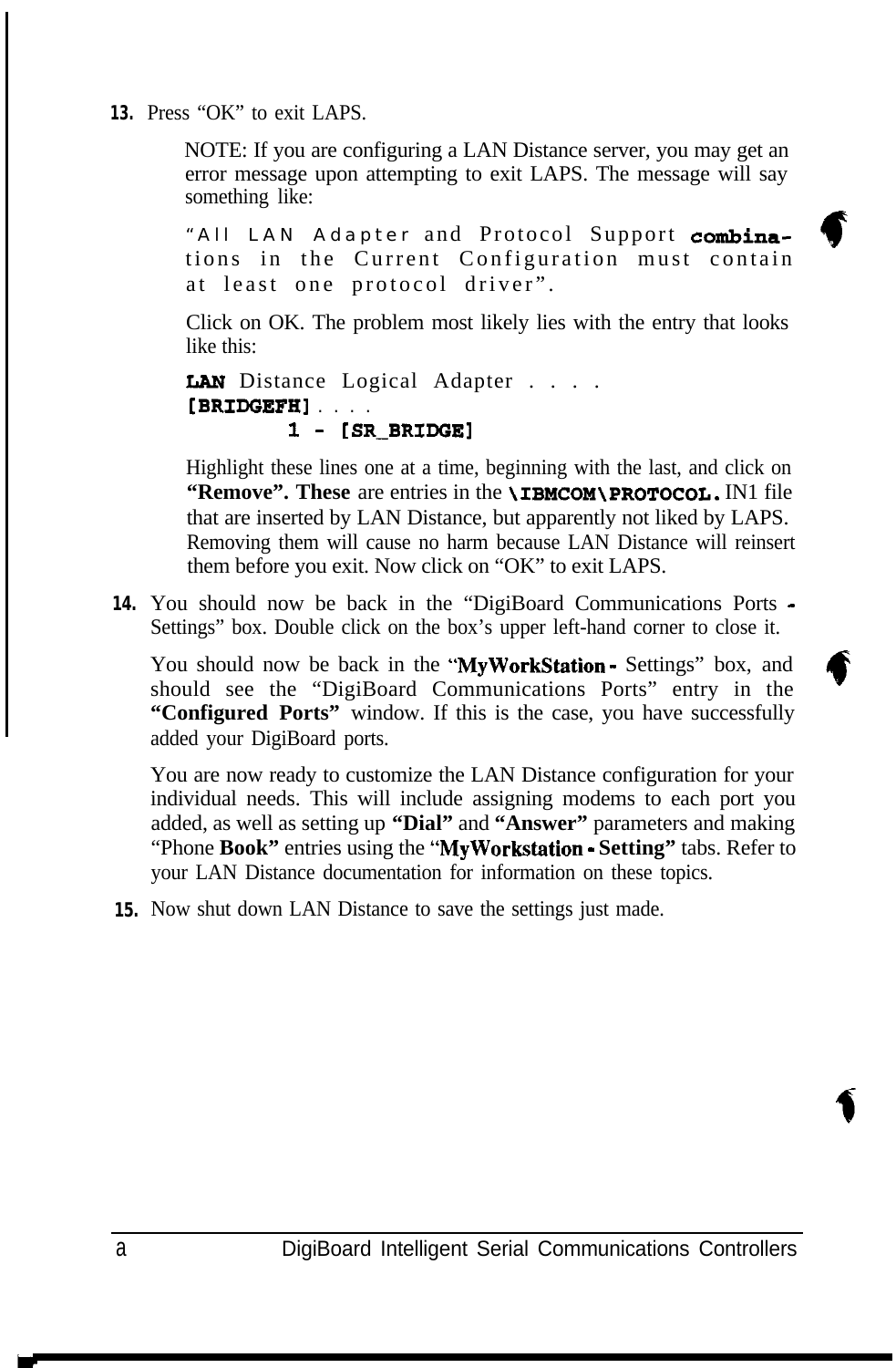## **Updating CONFIG.SYS**

Next you need to edit CONFIG. **SYS** to indicate the type of DigiBoard products you are installing. Use your favorite text editor to bring up the file. You will see that the following lines have been added near the bottom of the file:

```
rem DigiBoard PC/l&a, PC h MC/ha, Pe. 2s and PC/Xi
rem DEVICE~C:\IBMCOM\MACS\DGAFGP.082 /M;DOOOO /P:320
rem DigiBoard MC/16i, MC/Bi, MC/4i
rem DEWICE=C:\IBMCOM\lUCS\DGAFGP.0S2 /M:DOOOO /P:FlFO
rem DigiBoard PC/Xem, MC/Xem
rem DEVICE=C:\IBMCOM\MACS\DGAFGP.OS2 /M:D0000 /P:324 l!:P
rem DigiBoard EISA/Xem, slot 3
rBm DEVICE=C:\IBMCOM\MACS\DGAFGP.OS2 /M:DOOOO /P:3005 T:P
rem DigiBoard ISA C/X, 1 concentrator
rem DEVICE=C:\IBMCOM\MACS\DGAFGP.0S2 /M:DOOOO /P:328 T:IlO
rem DigiBoard EISA C/X. 1 concentrator, slot 3
rem DBVICE=C:\IBMCOM\MACS\DGAFGP.OS2 /MIDOOOO /P:3005 T:BlO
rem DigiBoard Micro Channel C/X, 1 concentrator
rem DEVICE=C:\IBMCOM\MACS\DGAFGP.082 /M:DOOOO /P:3005 T:MlO
RUN=C:\IBMCOM\DGPOLLER.EXE
```
### **D?WICE=C:\IBMCOM\MACS\ DGmm1s.0s2**

The lines above represent some of the more common installation configurations. One of them may be exactly right for your installation, but you will probably need to find one that's close to your setup and tune it to your exact configuration.

If you find a line that's already perfect, just delete the " $\mathbf{rem}$ " at the beginning of the line to make it visible to the system. You may also delete the other examples if you wish.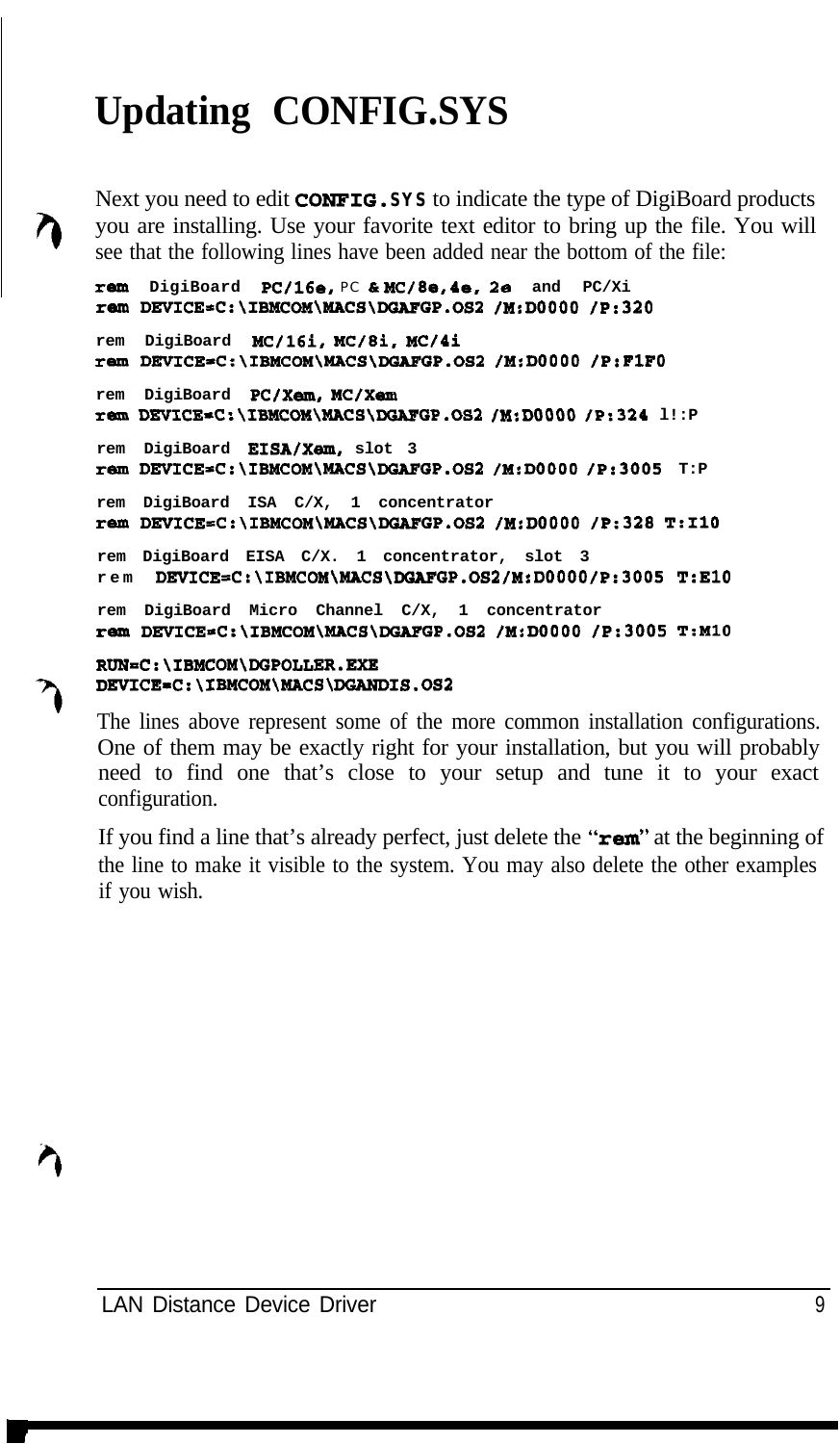### **Editing the Command Line**

All DigiBoard intelligent asynchronous serial communications boards must be installed from a single command line which contains complete setup information for each board. The format of the command line is:

### For each board. The format of the command line is:<br>DEVICE=  $\left[$  *drive*: $\left[$  *[path*] DGAFGP.0S2  $\left[$  / **a**:a] /**m**: *mem* /**p**:port /**t**:card [, */m:mem /p:port /t:card] [I* . ..I

'

 $\blacklozenge$ 

The above command must be entered on a single command line in the **CONFIG.** SYS file; this line may be up to 255 characters long.

The command line consists of one optional global parameter (affects all boards) and a number of per-card parameters which are required for each board to be supported by the device driver.

#### *Global Parameters*

There is currently one global parameter for DGAFGP **. OS2:**

**/a:a** Initializes all ports to use alternate wiring for the DCD (Data Carrier Detect) signal. This swaps the functions of DCD (Data Carrier Detect) and DSR (Data Set Ready) to make DCD available on an 8-pin RJ-45 connector. This parameter is necessary only when connecting modems to RJ-45 equipped DigiBoard products. See the Connecting Peripherals section of the *Installation Guide* for your board for more details.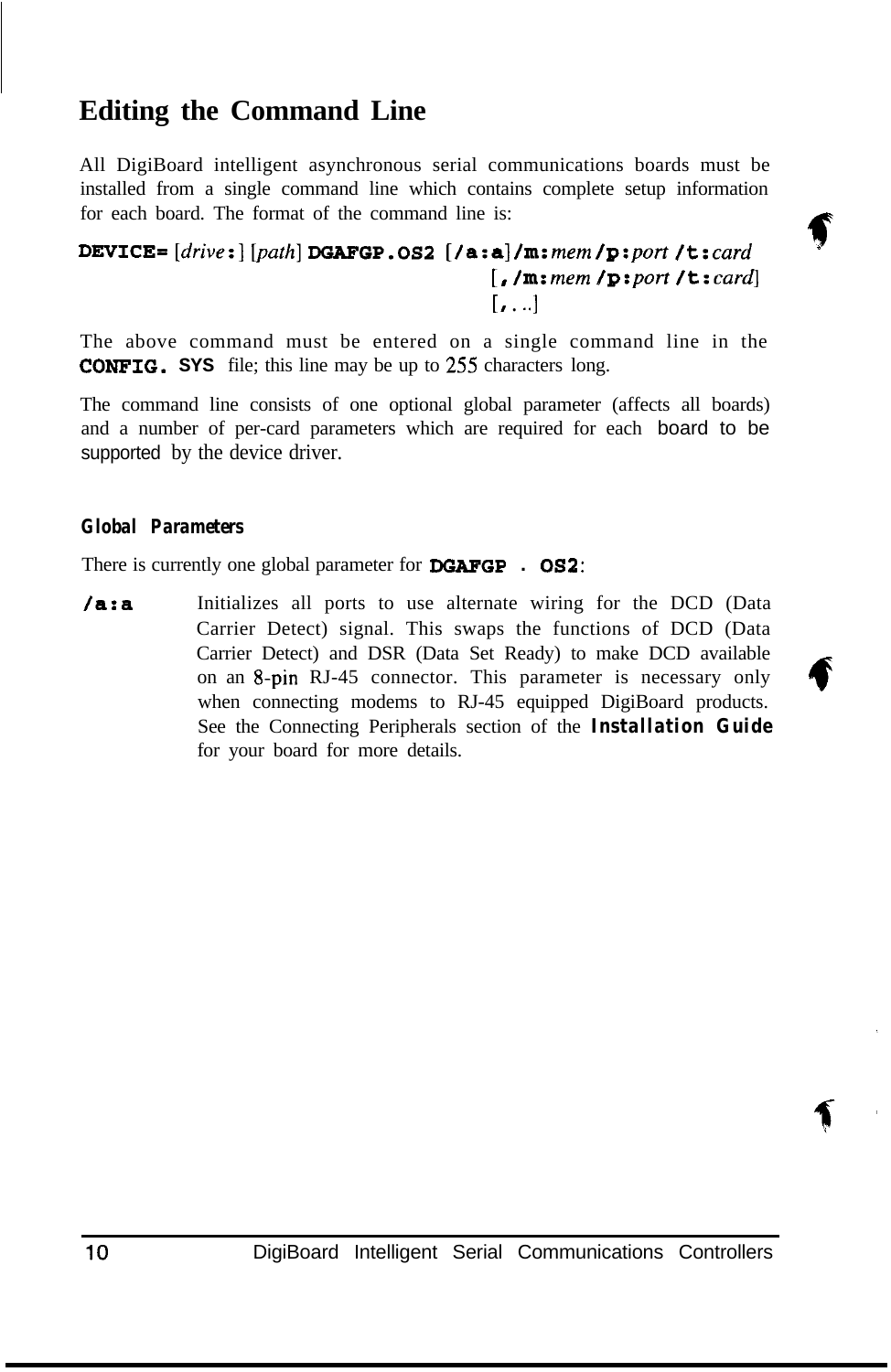#### *Per-Card Parameters*

The remaining three parameters are per-card parameters, and are used to inform the driver of the type of board and where it is to be addressed in the host's I/O and memory buses. These parameters are mandatory, and must be given for each board. The per-card parameters must be given in complete sets, and the sets must be separated by commas.

**/M: mem** Dual ported memory starting address. This is the full 32 bit hexadecimal address of the beginning of the board's dual ported memory.

#### **/M:DOOOO**

Sets dual-ported memory start address to ODOOOOh (in the BIOS expansion area between 640K and 1 megabyte).

#### **/M:E80000**

Sets start address of E80OOOh (in the fifteenth megabyte).

ISA and EISA boards may all share the same memory start address. Micro Channel boards must each have unique memory addresses.

*/P:port* Defines the I/O port address for the card.

#### **/P:300**

Board is addressed at 300h.

#### /P:2005

EISA board (EISA C/X or EISA/Xem host adapter) is in slot 2 (EISA I/O addresses are four digits: the slot number, followed by 005). When installing an ISA board (PC/Xe, ISA C/X host adapter, etc.), use the three digit address as set on the board's DIP switches).

- /T: *card* Defines the host adapter type for C/X and Xem systems. Not used for PC/Xc, PC/Xi, MC/Xc or MC/Xi boards. Possible values for *card* are:
	- I ISAC/X *E* EISA C/X M MCC/X
	- **<sup>P</sup>** Xem (PC/Xem, EISA/Xem or MC/Xem)

The C/X designators  $(I, E \text{ and } M)$  must be followed by a two digit number which describes the number and arrangement of concentrators on each host adapter channel. If the concentrators are connected to the host adapter via a dial-up or leased line (remote concentrators), each of the two digits must be followed by a parameter, enclosed in parentheses, specifying the synchronous

À.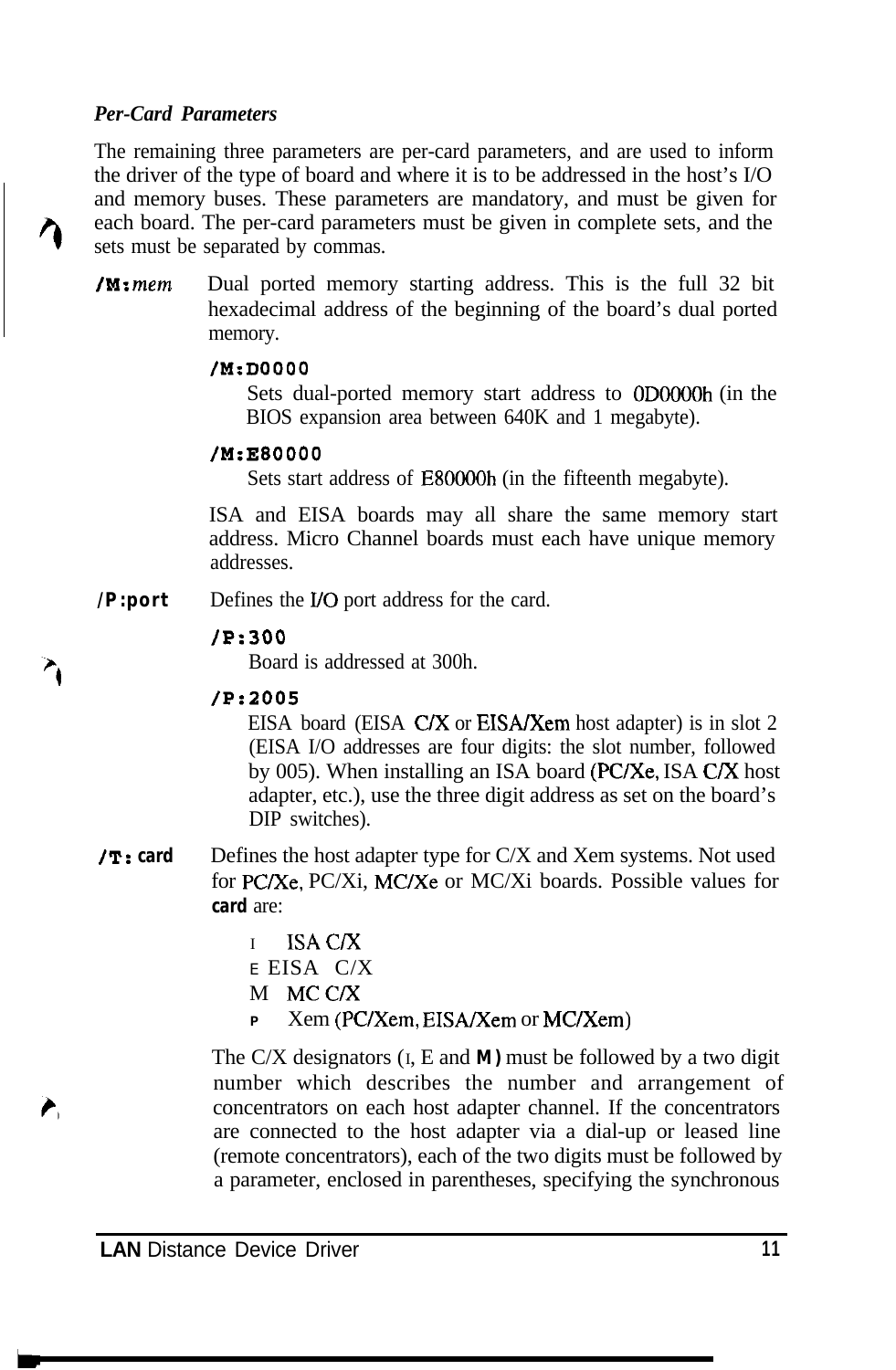communications mode to be used for that line. See the table on the next page for a list of available synchronous communications modes.

#### **/t:ilO**

ISA C/X, one local concentrator on line 1 only.

#### /t:ell

EISA C/X, one local concentrator on each of lines 1 and 2.

#### **/t:m21**

MC C/X, two local concentrators on line 1 and 1 on line 2.

#### **/t:e12**

EISA C/X, one local concentrator on line 1, and two on line 2.

#### **/t:i22**

ISA C/X, two local concentrators on each of lines 1 and 2.

#### /t:P

PC/Xem, MC/Xem or EISA Xem

#### /t:i2(21)3(27)

ISA C/X, two remote concentrators on line 1, and three remote concentrators on line 2.

The concentrators on line 1 will use mode #21 (76,800 baud, g-wire, external clock) to communicate with the host adapter, and the concentrators on line 2 will use mode #27 (614,400 baud, g-wire, internal clock). See the table on the next page for a list of synchronous communications modes.

3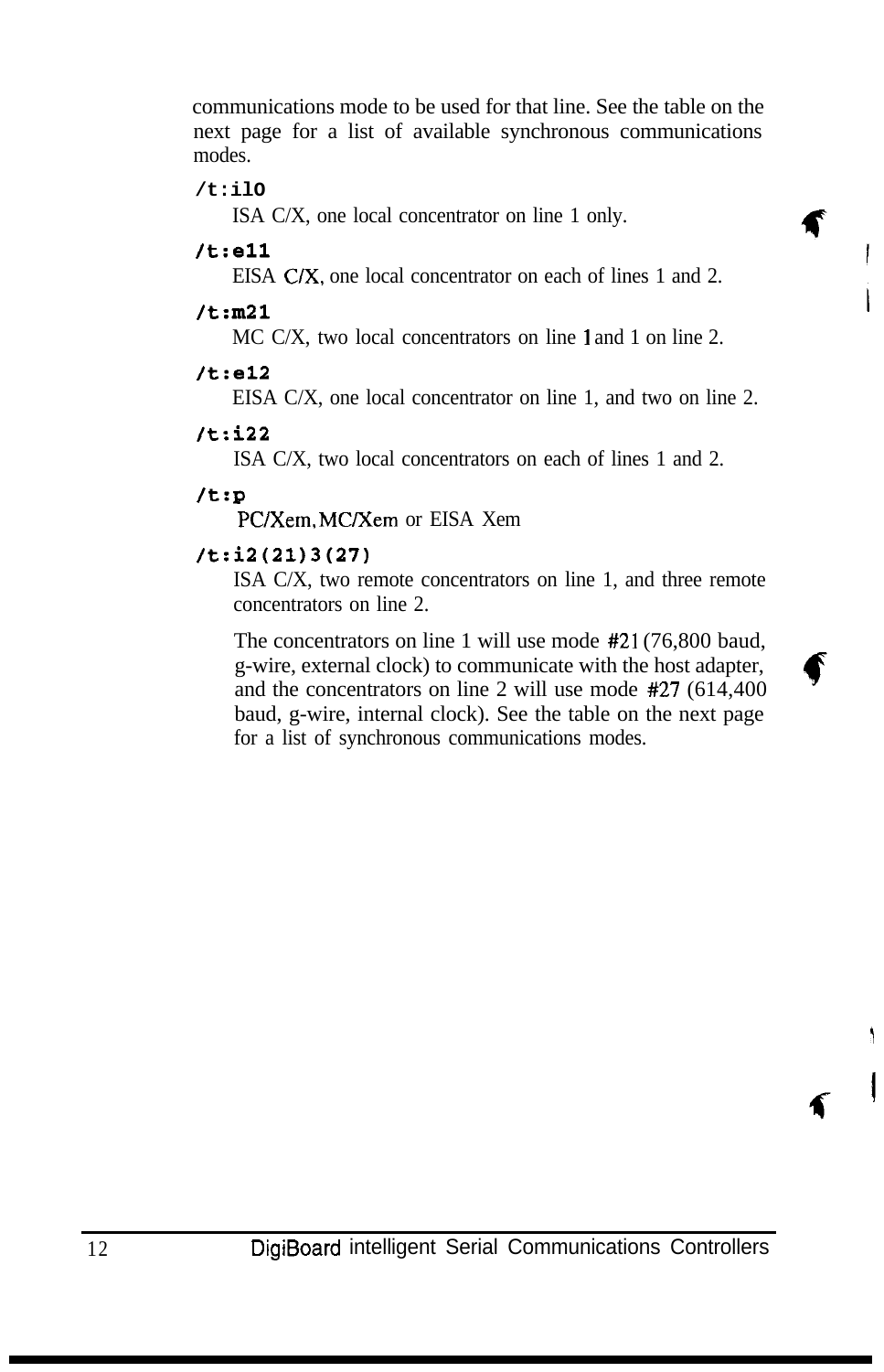|      | 8-Wire<br><b>Internal Clock</b> |      | 8-Wire<br><b>External Clock</b> |                | 4-Wire<br><b>Self Clock</b> |  |
|------|---------------------------------|------|---------------------------------|----------------|-----------------------------|--|
| Mode | <b>Baud</b>                     | Mode | <b>Baud</b>                     | Mode           | <b>Baud</b>                 |  |
| 0    | 115K                            | 15   | 2400                            | $\mathbf{1}$   | 230K                        |  |
| 3    | 2400                            | 16   | 4800                            | $\overline{c}$ | 460K                        |  |
| 4    | 4800                            | 17   | 9600                            |                |                             |  |
| 5    | 9600                            | 18   | 19.2K                           |                |                             |  |
| 6    | 19.2K                           | 19   | 38.4K                           |                |                             |  |
| 7    | 38.4K                           | 20   | 57.6K                           |                |                             |  |
| 8    | 57.6K                           | 21   | 76.8K                           |                |                             |  |
| 9    | 76.8K                           | 22   | 115K                            |                |                             |  |
| 10   | 115K                            | 23   | 230K                            |                |                             |  |
| 11   | 230K                            | 24   | 460K                            |                |                             |  |
| 12   | 460K                            | 25   | 920K                            |                |                             |  |
| 13   | 920K                            | 26   | 1.2M                            |                |                             |  |
| 14   | 1.2M                            |      |                                 |                |                             |  |
|      |                                 | 29   | 614K                            |                |                             |  |
|      |                                 | 30   | 737K                            |                |                             |  |
| 27   | 614K                            |      |                                 |                |                             |  |
| 28   | 737K                            |      |                                 |                |                             |  |

## **Command Line Examples**

The following examples start out with just the minimum to install a board. After locating an example for your type of board, read the rest of the examples for optional situations that may be appropriate to your application. Default options will be altered by LAN Distance.

**Example 1:** One PC/Xe (or PC/Xi) at I/O port 220h, memory address D0000h. **DEVICE=C:\IBMCOM\MACS\DGAFGP.052 /m:dOOOO /9:220**

 $\mathbf{r}_{1}$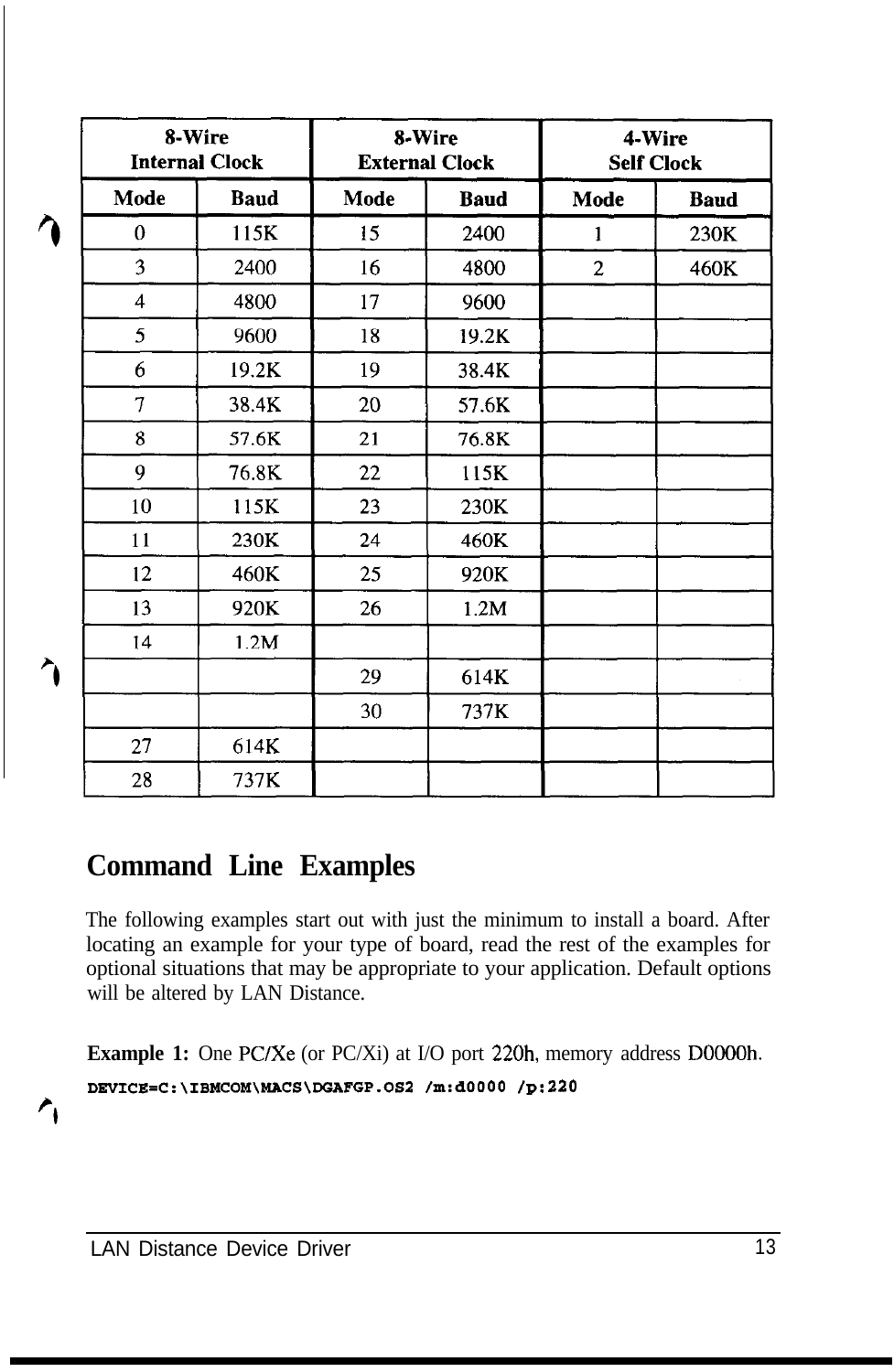**Example 2:** One MC/Xi at I/O port FlFOh, memory address FCOOOOh.

#### **DF.VICB=C:\IBMCOM\MACS\DGAFGP.OS2** */m:FCOOOO* **/9:FlFO**

**Example 3:** Two board installation with Ah-Pin optional global parameter. Two PC/Xe or PC/Xi boards at I/O ports 320h and 300h, with dual-ported memory of both starting at DOOOOh.

#### **DBVICE=C:\IBMCOM\MACS\DGAFGP.082** /a:a **/m:DOOOO /9:320, /m:DOOOO /9:300**

(Note that the above must all appear on one line in **CONFIG.** SYS)

**Example 4:** Two board installation with Alt-Pin optional global parameter. One MC/Xc and one MC/Xi boards at I/O ports FlFOh and 320h, with different (can't be the same) dual-ported memory addresses. Alt-Pin enabled.

#### **DEVICE=C:\IBMCOM\MACS\DGAFGP.082 /a:a /m:COOOO** */9:FlFO, /m:C8000 /9:300*

(Note that the above must all appear on one line in **CONFIG.** SYS)

**Example 5:** One PC/Xem at I/O port 224h, memory start address C8000h;

#### **DEVICE=C:\IBMCOM\MACS\DGAFGP.OS2 /m:CSOOO /9:224** /t:p

**Example 6:** One ISA C/X host adapter at I/O port 228h, memory address DOOOOh, with one concentrator on line 1 and two on line 2.

#### **DBVICE=C:\IBMCOM\MACS\DGAFGP.OS2 /m:dOOOO /9:220 /t:il2**

**Example 7: EISA C/X** with a remote concentrator via an RS-232 synchronous modem. One EISA C/X host adapter in slot 3, memory address D8OOOh, with two local concentrators on line 1 and one remote concentrator at 9600 baud and external clocking on line 2.

#### **DEVICE=C:\IBMCOM\MACS\DGAFGP.OS2 /m:dSOOO** */9:3005* /t:e21(17)

**Example 8:** One MC C/X host adapter at I/O port 228h, memory address D8OOOh, with one concentrator on line 1 and one concentrator on line 2; one MC/Xem at I/O Port 304h, memory address DOOOOh. Ah-Pin enabled

#### **DEVICE=C:\IBMCOM\MACS\DGAFGP.OS2** /a:a **/m:dSOOO /9:220 /t:mll,** */m:dOOOO /9:304 t:p*

(Note that the above must all appear on one line in **CONFIG.** SYS)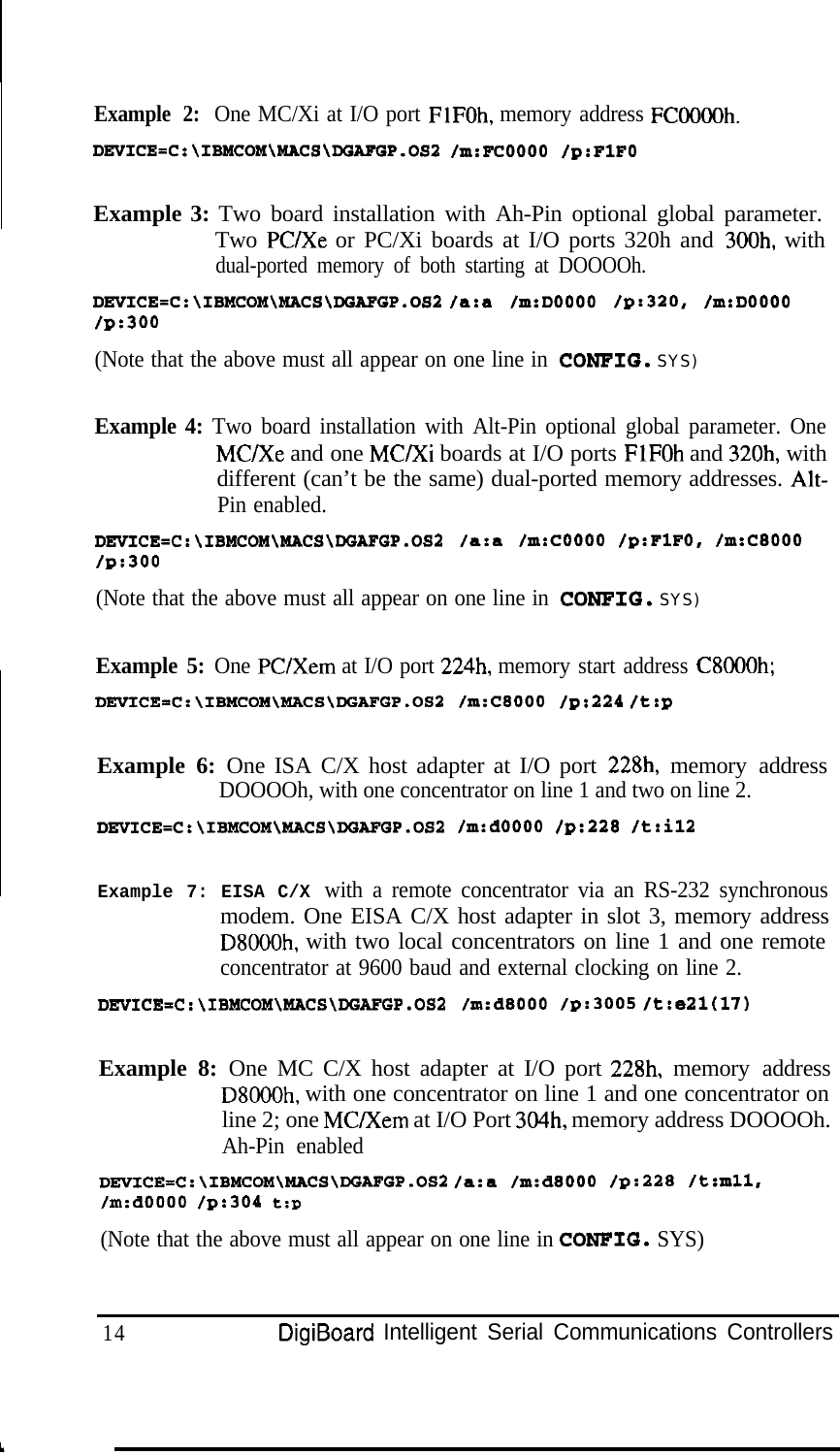## **Loading the Drivers**

The DigiBoard LAN Distance driver package is made up of two drivers. One driver interacts with the DigiBoard hardware (DGAFGP.0S2) and the other Interacts with the protocol driver  $(DGANDIS. 052)$ .

### **DGAFGP.OS2**

 $\overline{\mathcal{L}}$ 

**3**

When this driver loads, it attempts to find the DigiBoard hardware specified in the DEVICE= line in **CONFIG.SYS**, initialize it, and check for basic functionality. When the driver loads successfully, the following banner message will be displayed:

**DigiBoard ANDIS Intelligent Board Driver DGAFGP.092 Copyright (C) 1994** All **Rights Reserved. v 1.0.0 RESTRICTED RIGHTS LEGEND: Use, duplication, or disclosure by the Government is subject to restrictions set forth in sub-paragraph (c) (1) (ii) of the Rights in Technical Data and Computer Software clause at DFARS 252.227-7013. Digi International Inc. U/b/a DigiBoard, 6400 Flying Cloud Drive, Eden Prairie, MN 55344 Board Type I/O Address Memory Address Channels**<br>**BC/Xem** 324 **0x000D0000** 16 **PC/Xem 324 0x000D0000** 

If any problems are encountered as the driver loads, error messages will be posted to alert you to the condition and OS/2 should stop the boot process and prompt you to continue.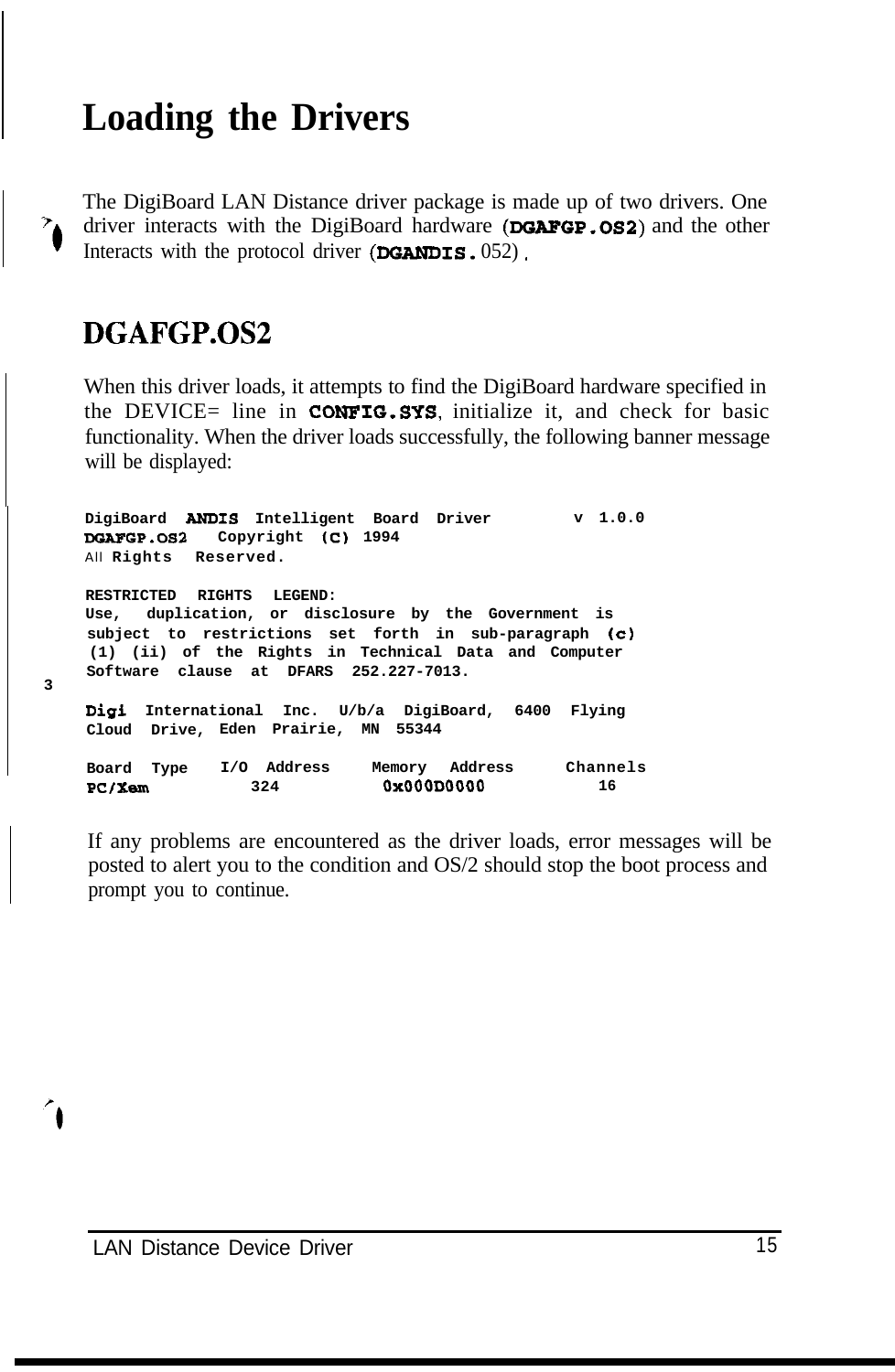## **DGANDIS.OS2**

When this driver loads, it determines what LAN Distance ports you have configured through LAPS, and registers these with the protocol driver. The driver internal tables and memory are also allocated and initialized. The banner  $\alpha$  iver much a allocated and initialized. The banner shown below is displayed when the driver loads successfully:

```
DigiBoard Intelligent Board ANDIS MAC Driver v 1.0.0
DGANDIS.092 Copyright (C) 1994
All Rights Reserved.
      Installing DGANDIS
      Initializing port: DIG11
      Initializing port: DIG12
      DGANDIS is installed
```
If the driver encounters an error while loading, an error message will be displayed.

€

f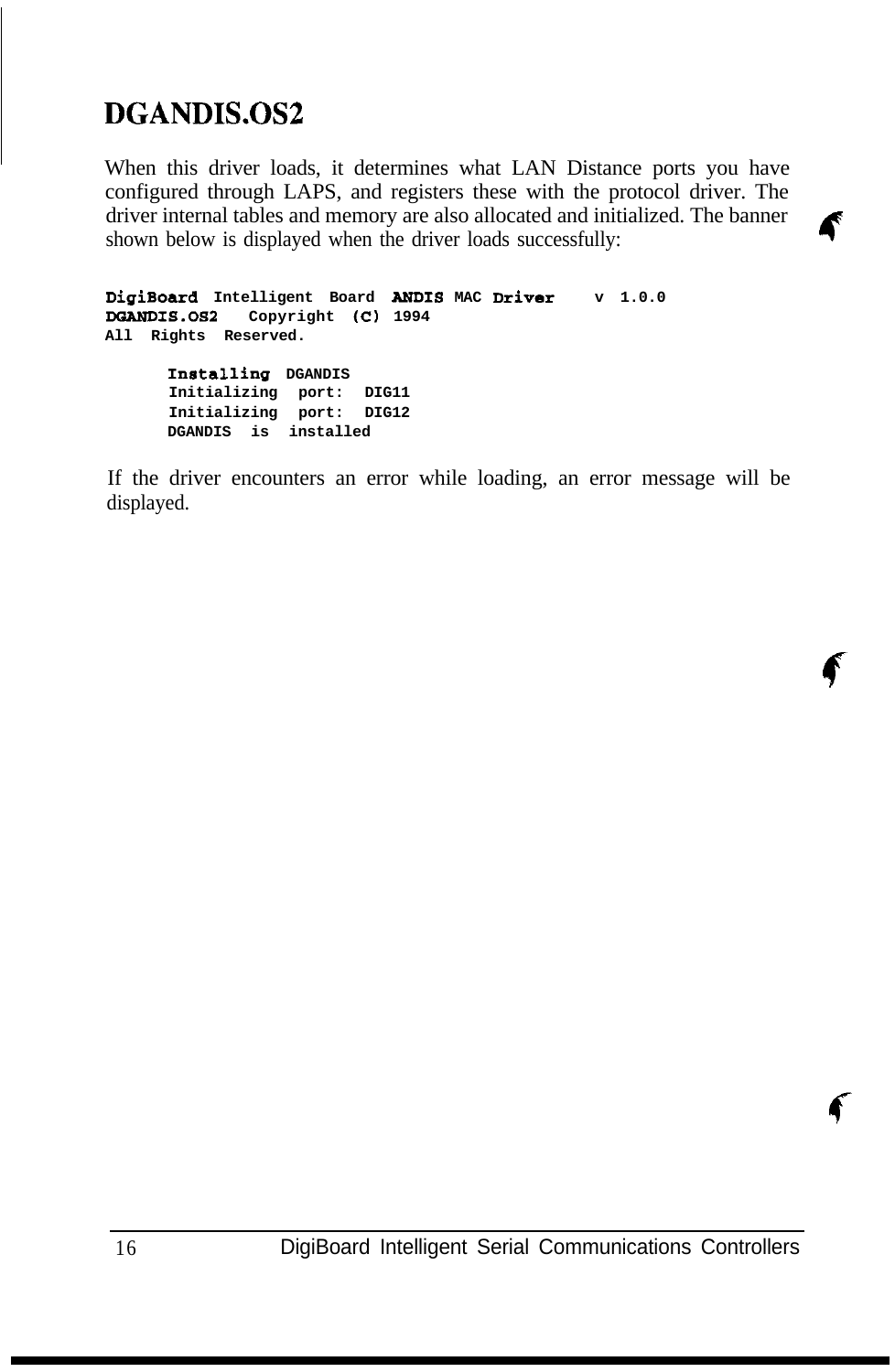# **Error Messages**

There are two sources of error messages: DGAFGP.OS2, and **DGANDIS.052.** The error messages will appear while each driver is loading and initializing.

## **DGAFGP Errors**

<sup>I</sup> These errors indicate possible software configuration errors, or hardware failure.

## **CONFIG.SYS Errors**

**1ncoraplet.e specification: need I0 port AND memory for each** board. **Unexpected character: TOO many boards: Only 4 Intelligent boards** supported. Unknown value assigned **Multiple IO port specifications: f/p:\_)** Duplicate IO port address specifications:  $($ /p:\_) Invalid IO port address specification:  $($ /p:\_) **Multiple memory address specifications: f/m:\_) Invalid memory address specification: t/m:\_)** Invalid board type code:  $(\nmid t:$ **No DigiBoards Specified on command line Invalid COnrmana Line Arguments Zero DigiBoards Configured Too many channels: maxi- = 256**

#### **Cause & Remedy**

**3**

The driver has encountered the specified error as it was parsing the **CONFIG.SYS "DEVICE="** line. You should check your **CONFIG. SYS** for accuracy.